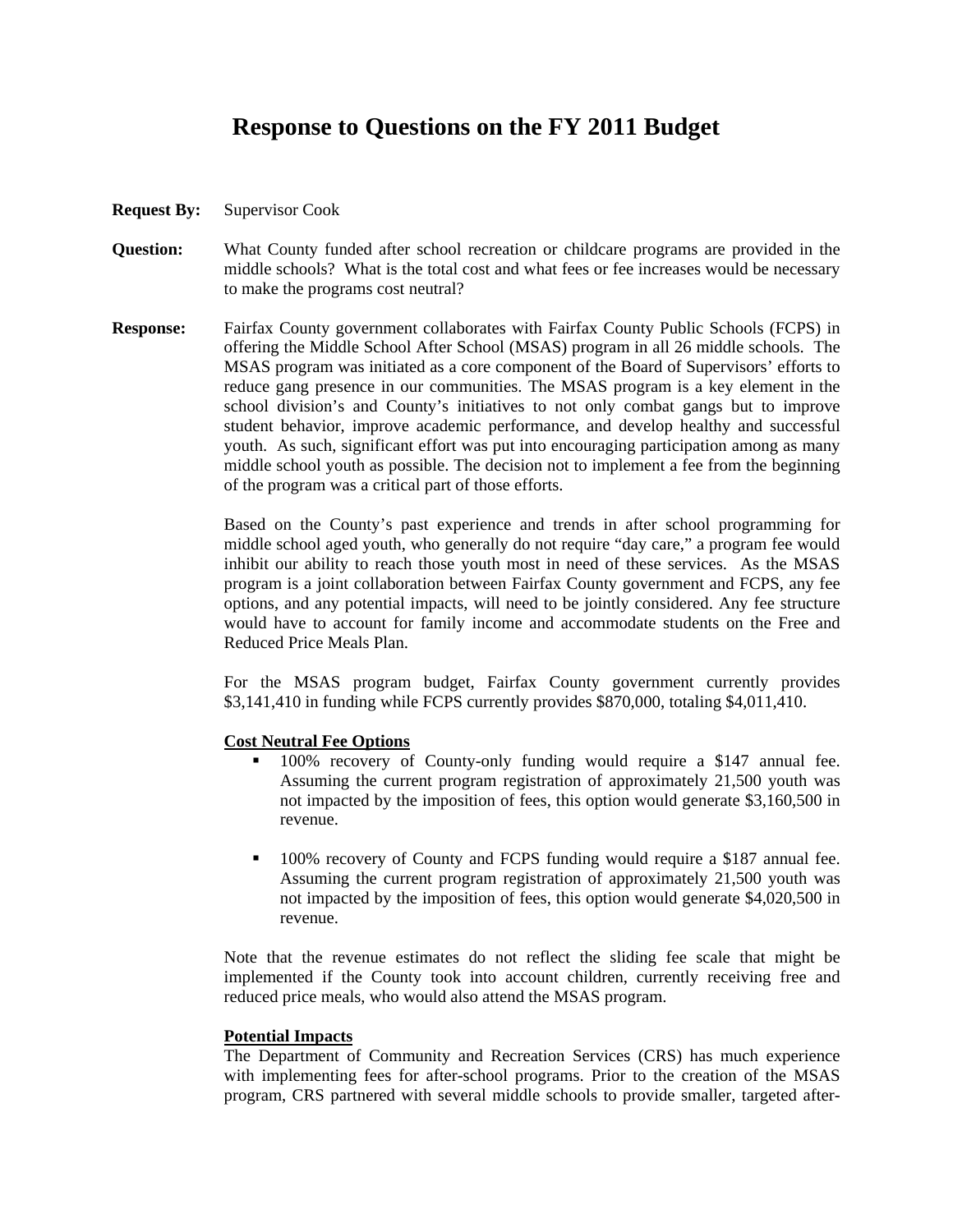school program opportunities through its Teen Services Division. In those programs, families indicated that fees were a primary determinant in their child's ability to participate. Consequently, in those cases, fee increases, or even the existence of fees, were a factor in limiting the ability to reach the targeted population toward which many specific programs are designed.

 Fee collection would be an issue as the system is not set up currently to administer program membership fees. This would need to be discussed by both partners (County government and FCPS) to determine the specifics of creating the process of collecting revenue, determining who collects it and deciding where it goes, etc. Additional administrative resources would be needed.

 All the fee options previously discussed assume program participation remains consistent. As past experience with fees suggests, participation may decrease while the revenue associated with the fee options may need to be adjusted.